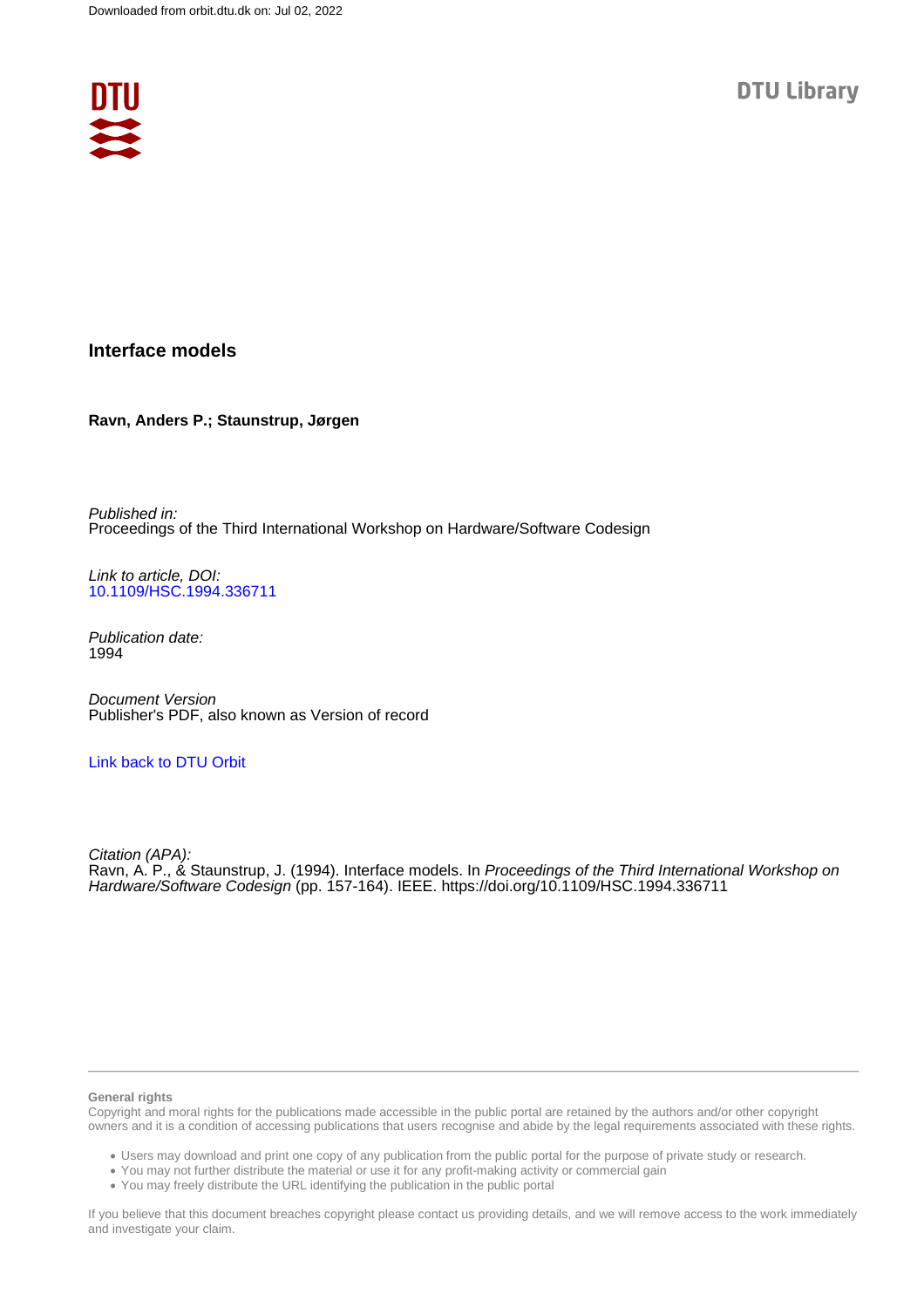# **Interface Models**

Anders P. Ravn and Jørgen Staunstrup

Department of Computer Science, Technical University of Denmark, **DK-2800** Lyngby, Denmark e-mail: {apr,jst}@id.dtu.dk

# **Abstract**

*This paper proposes a model for specihing interfaces between concurrently ezecuting modules of a Computing system. The model does not prescribe a particular type* **of** *communication protocol and* **is** *aimed at describing interfaces between both software and hardware modules or a combination of the two. The model describes both functional and timing properties*  **of** *an interface.* 

# **1 Motivation**

The design of non-trivial computing systems requires a module concept to structure the design into manageable subparts. Modules can be newly created for a specific purpose, but often they are general purpose off-the-shelf components. In both cases it is important that the interface to the module is simple and well documented. This paper describes a model for defining module interfaces covering both off-the-shelf components and new components.

In a design of a sequential program, a module is characterized by a signature that introduces names for constants, datatypes, operations, etc. A database module may for example have an interface like

```
MODULE database; 
 TYPE 
   Key = 1. .MaxKey 
   Elem = RECORD k: Key; ... ENDAnswer = ... 
   DB = ... ... 
  OPERAT I ON 
    insert: DB x Key x Elem -> DB x Ansuer 
   find: DB x Key -> Answer 
END
```
Such a concept is present in modular or object oriented programming languages, in specification languages like VDM **[4]** or Z **[15],** and also in hardware description languages like VHDL **[8]** etc. In some of the languages, the signature is extended with constraints that specify how the operations are related and what results can be expected. There are many syntactical variations of this module concept, but a common goal is to structure a system into manageable parts.

However, there are very few computing systems that can be described **as** one run of a single sequential program. Most systems are reactive, the operations are performed in some order determined by communications with an environment. Thus, each module may specify constraints on the order of operations. This paper thus focuses on fundamental concepts that allows module specifications with a succinct description of the communication interface.

The notions of module and computing systems are interpreted in a very general sense encompassing combinations of hardware and software and models on different levels of abstraction from primitive building blocks to complex sub-systems.

A common source of errors and delays in design and development projects is misunderstanding caused by ambiguous interface descriptions. At the same time it is unrealistic (at least in the foreseeable future) to insist that designers give complete formal specifications of all aspects of a module. Our attitude is to leave it to the designer what to specify rigorously, but to provide a model where a wide variety of different aspects of an interface can be studied unambiguously in particular the timing aspects.

Even a superficial analysis of existing interfaces reveals a large variation. Therefore, the proposed model does not prescribe a particular communication discipline, instead it allows a variety of disciplines to be described rigorously. Examples of existing disciplines are the synchronous message passing dictated by (soft-

**0-8186-6315-4/94 \$04.00** *0* **19!34 IEEE** 

**157**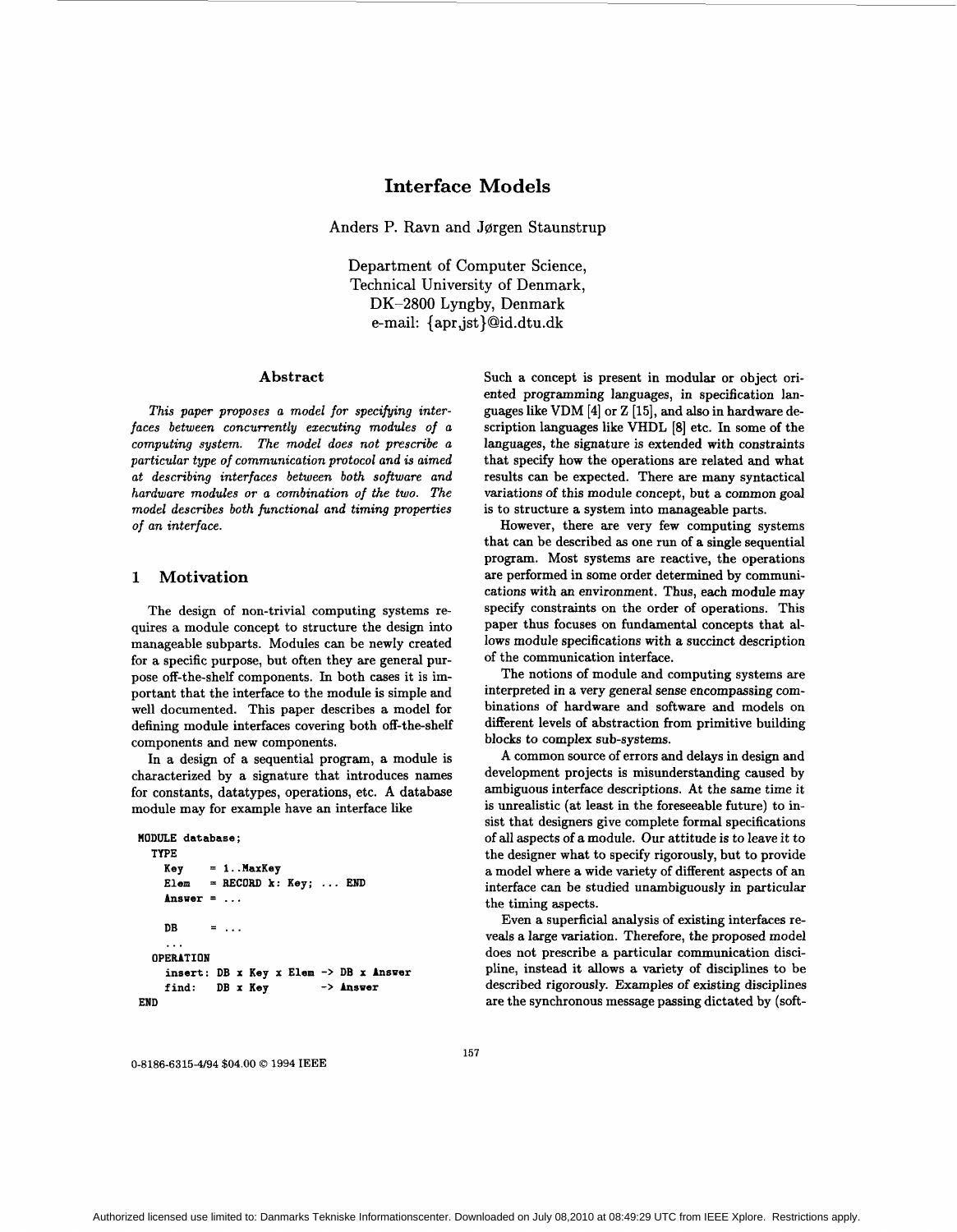ware) models such as CSP [7], CCS **[ll],** LOTOS **[l],**  etc., and the signaling disciplines of (hardware) models in VHDL. Such specialized disciplines have significant advantages later in a design process where they permit various forms of analysis and optimization. However, we think that the variation found in module interfaces makes it unrealistic to prescribe a particular rigid discipline during development and specification of a system.

# **2 The model**

This section proposes an interface model following the guidelines discussed in the introduction. **A** module encapsulates a part of a computation. For the purposes of this paper, it is not necessary to go into the details of the computational model of a module, it is assumed to be a state machine where the state is represented by a number of state variables. **A** state variable may denote a simple boolean or a composite value like the database mentioned earlier. A state is changed by applying given operations, e.g., **find** or insert on the state variables.

We would like to stress that an interface specification is not intended **as** a complete specification of all aspects of a module. Specification of types and operations may be left open.

The interface of a module consists of one **or** more state variables that are shared with other modules. In addition there can be local (hidden) state variables in each module. Sharing implies that the value of the state variables in the interface may be changed both by local computations and computations by other modules. **A** state based model is used here in contrast to the message passing approach found in CSP **[7]**  and CCS **[ll],** but in agreement with UNITY **[2]** and TLA **[lo].** We have found a state based model useful for a wide variety of purposes **[16]** on different levels of abstraction ranging from circuits to computer networks.

A state variable *x* is modeled by a function from *Time* to its range of values, e.g., if **z** is boolean, we write

 $x: Time \rightarrow \textbf{Bool}$ 

and if *x* is the database mentioned in the introduction

 $x: Time \rightarrow DB$ 

The *Time* domain is taken to be the non-negative reals.

#### Example: a simple database **server**

Consider an application where the database is placed in a server. **A** simple protocol defines how a client can request that an operation is performed on the database and how the server answers the request.

**For** simplicity, we consider only one client and request-answer messages without data. This interface is modeled by two state variables

 $reg: Time \rightarrow \textbf{Bool}$  $ans: Time \rightarrow \textbf{Bool}$ 

An extension to multiple clients could be modeled by indexing the variables, and data is modeled by substituting a composite type for the simple type Bool.

The server interface uses a simple (four-phase) protocol where the values of the interface variables change in the following sequence:

 $r_{eq} \ldots$  *req* ... ans  $\ldots \neg$  *req...*  $\neg$  ans  $\ldots$  *req...* 

It is important that the client module referencing the interface obey the same protocol. It is therefore important to enable designers to document/specify protocols in a rigorous manner. However, just giving the sequencing above leaves many open questions, e.g.,

- **<sup>e</sup>**Does an ans always follow a *req?*
- How long time is the ans enabled?

To answer such questions one must specify the protocol by a predicate on the interface. The interpretation of this predicate is that modules referencing **an** interface may assume that the associated predicate holds, on the other hand any module changing the values of state variables in the interface are obliged to ensure that the resulting values satisfy the predicate. At this point the notation for specifying such interface predicates is not defined. It will at least include propositional logic over relations formed by operations on state variables (for the variables above boolean expressions using operators such as  $\wedge$ ,  $\vee$ ,  $\neg$ , etc). This would allow the specification of time invariant properties.

The idea to model states as functions of continuous time is well known in most fields of engineering and science. However, it is associated with the theory of dynamic systems which uses differential or difference equations to express properties of systems. Such equations give deterministic specifications (functions) while we want to preserve some choices for the designers. Therefore, in section **3,** we introduce a notation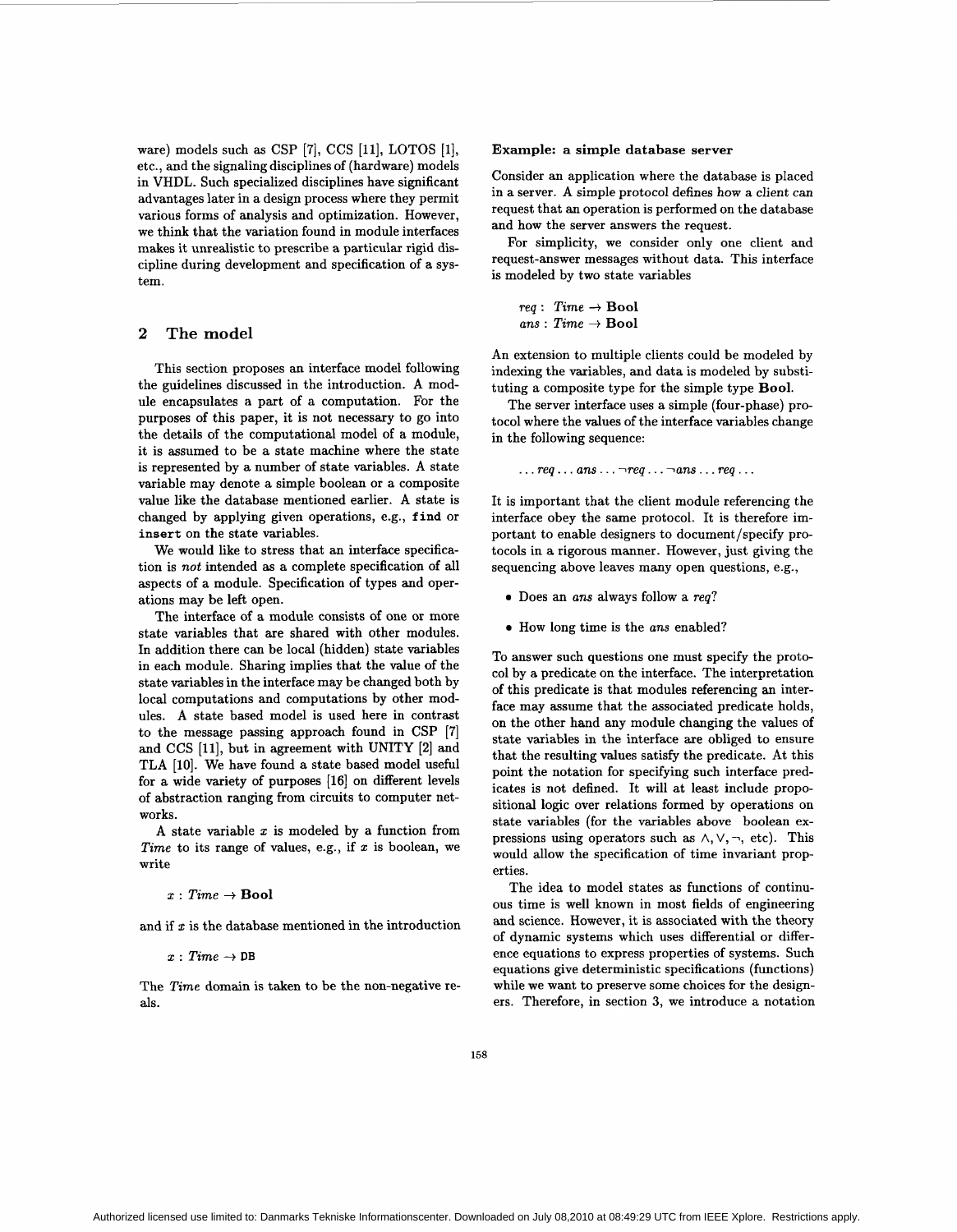allowing the designer to state a large variety of properties including timing constraints and other dynamic properties in a constraint oriented manner.

Before going into specification of dynamic properties, another important aspect of **an** interface protocol is discussed.

#### **2.1 Definedness**

In any non-trivial interface, the values of state variables change; however, these changes may not always be atomic transitions from one well-defined state to another. It is often the case that a state change goes through some intermediate values that should be ignored. At a low level, digital signals do not change instantaneously from one binary value to another. A similar phenomenon can be observed at higher levels where composite values (integers, vectors, records, a database, etc.) may change in a piecewise fashion, and hence go through some values where the interpretation is not defined. In order to model this, we assume that there is a predicate  $def_x$  associated with every state variable, *2,* of an interface. The intended interpretation is that *defx* holds whenever *2* has a well-defined value, whereas no assumptions can be made about *x*  when *defx* does not hold.

In many cases, definedness involves timing. For example, in a typical digital circuit, it is only meaningful to inspect the values of state variables during some phases of the global clock signal. However, the *def*  predicate can be illustrated without involving timing aspects.

#### **Example: a simple server (continued)**

Consider a lower level model of the server where the interface is modeled with signals which may change continuously within some range: [*l..h*]. This could, for example, model a voltage level.

$$
req', ans':\ Time \rightarrow [l..h]
$$

Furthermore, assume that signal values less than a certain threshold value  $V_F$  are interpreted as the boolean value *false* and signal values larger than another threshold value  $V_T$ ,  $(V_T > V_F)$  are interpreted as the boolean value *true,* i.e..

$$
true(v) \equiv v > V_T \quad \text{and} \quad false(v) \equiv v < V_F
$$

The *def* predicate for the interface variable *ans'* is This is illustrated by the following timing diagram:

$$
def_{ans'} \equiv true(ans') \vee false(ans')
$$

Any client using the server is obliged to ensure that *defansl* holds whenever the value of *and* **is** used. No assumptions can be made about the behavior of *ans'*  when  $def_{ans'}$  is false.

#### **end of example**

To summarize, interfaces are documented with protocols and definedness predicates. The protocols specify constraints that must be met both by the module and by the environment. Definedness describes when it is safe to interpret the state variables of the interface. When the definedness predicate does not hold, the state variables are allowed to be in inconsistent with a protocol. For example, when a physical signal represented by a voltage level is changing it might temporarily have values that cannot consistently be interpreted **as** high or low. Definedness is used to filter out such intermediate values of interface variables.

# **3 Timing**

There are many proposals for specifying timing properties of protocols. Some advocate the use of explicit states that model time or local clocks, others incorporate it into a temporal logic, and yet others extend process algebras with timing constructs. For an introduction, we recommend the proceedings [5, **171.**  However, if we look at practice, protocols are almost exclusively defined by timing diagrams. For that reason we prefer to use an interval logic, Duration Calculus **[3]** that is a symbolic notation for reasoning about timing properties. It has been used to reason successfully about phases of computations in the design of real-time systems [14], in hybrid systems [18], in circuits **[6]** and it has been embedded into the Z specification language **[9].** 

**Example: a simple server (cont.)** 

Part of the protocol specification for the server might be:

*If the request signal is maintained for 10 time units then answer will come.*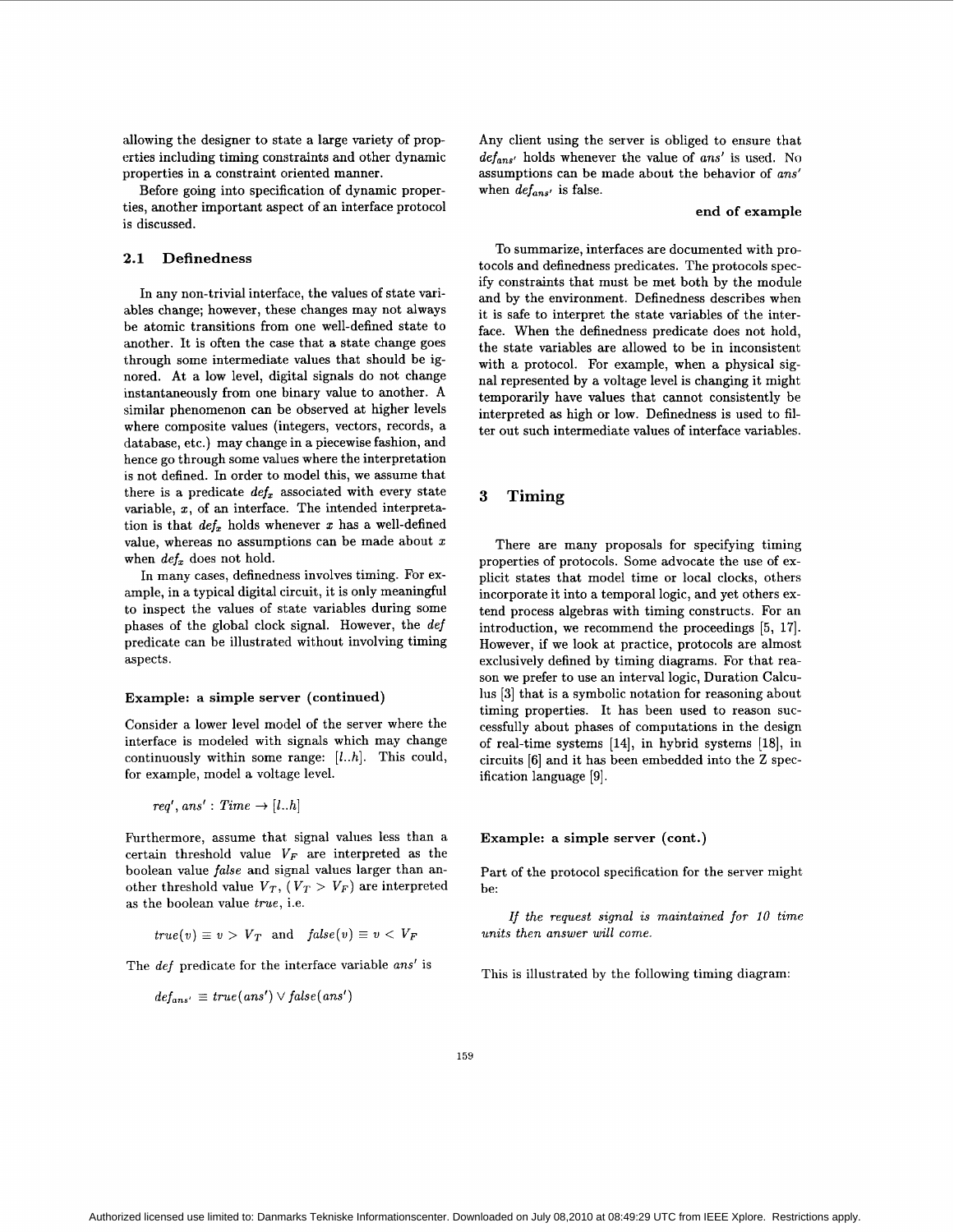

We will write this part of a protocol as<br>  $P_1: ([req] \land \ell = 10) \longrightarrow [ans]$ 

$$
P_1: \ \ (\lceil \textit{req} \rceil \land \ell = 10) \longrightarrow \lceil \textit{ans} \rceil
$$

This formula is interpreted over the state and an interval  $[b, e]$  of *Time.* The symbol  $\longrightarrow$  is a "followed-by" operator which means that if the interval can be split into an initial subinterval  $[b, m]$  where the precondition  $\lceil \text{req} \rceil \wedge \ell = 10$  holds then the interval  $\lceil m, e \rceil$  will have an initial subinterval *[m, m']* where the postcondition [ans] holds.

The formula *[reql* holds on an interval exactly when the state *rep* holds almost everywhere in the interval (this formulation avoids stating anything about the value of reg in individual points of a dense time domain, e.g., at the end points of the interval). The formula  $\ell = 10$  holds when the interval has a length of 10, and conjunction  $\wedge$  has its conventional meaning. Informally, the formula,  $P_1$ , reads: "If req holds for an interval of length 10 then it is followed by *ans*  holding". Note that nothing is said about *ans* if req holds in a shorter interval, this means that *ans* may or may not hold for such an interval.

#### **3.1 Reasoning about protocols**

**A** formula, such as the protocol stated above, is no more than a symbolic representation of a timing diagram. **A** particular formula holds for a given collection of state variables, just when it holds for any subinterval of *Time.* This corresponds with the intuition that a timing diagram is a snapshot of the state trajectory.

One reason for using a formalism, rather than the intuitive diagrams, is that the formulas allow us to calculate consequences of a given protocol. The Duration Calculus has a number of general rules for doing such calculations. The appendix gives a brief overview of the Duration Calculus. **As** an example, we will calculate the assumptions needed to ensure that *ans* holds for at least **5** time units. For this we need an inference  $rule[13]$ 

$$
\frac{(\lceil x \rceil \land \ell = t) \longrightarrow \lceil y \rceil}{(\lceil x \rceil \land \ell = t + t') \Rightarrow (\ell = t \; ; \; (\lceil y \rceil \land \ell = t')
$$

where  $t, t'$  are positive reals.

The inference rule has a formula above the line stating an assumption, that is sufficient to ensure the conclusion, which is the formula occurring below the line. In the conclusion the subformula,  $[x] \wedge \ell = t + t'$ characterizes an interval of length  $t + t'$  where *x* holds almost everywhere. The other subformula,

$$
\ell = t \; ; \; (\lceil y \rceil \wedge \ell = t')
$$

uses the chop-operator: "; ". This formula holds of an interval *[b,* e] just when it can be split into an interval  $[b, m]$  where  $l = t$  holds and an interval  $[m, e]$  where  $[y] \wedge \ell = t + t'$  holds.

The general inference rule can be instantiated to a particular case, for example, by replacing *x* with *req,*  y with *ans, t'* with **5,** and *t* with 10. This means that when the protocol  $P_1$  is assumed then

$$
(\lceil \text{req} \rceil \land \ell = 15) \Rightarrow (\ell = 10 \; ; \; (\lceil \text{ans} \rceil \land \ell = 5))
$$

In other words, if *req* holds for **15** time units, then *ans*  is sure to hold for the last **5** time units.

Note that the protocol specification does not prescribe any particular behavior if *req* is held for less than **10** time units. The server is then free to ignore it or act upon it.

#### **Example: a simple server (cont.)**

**A** protocol may also include stability constraints, for instance to ensure that a definedness predicate can be checked or a value can be moved to a local state. An example is:

*If the ans signal is set, then it is stable for at least 10 time units.* 

illustrated by the following timing diagram:



or **as** a formula

 $S_1: ((\lceil \neg ans \rceil; \lceil ans \rceil) \wedge \ell \leq 10) \longrightarrow \lceil ans \rceil$ 

The subformula  $\lceil \neg ans \rceil$ ;  $\lceil ans \rceil$  characterizes an interval where *ans* is set, i.e., changes from false to true.

**160**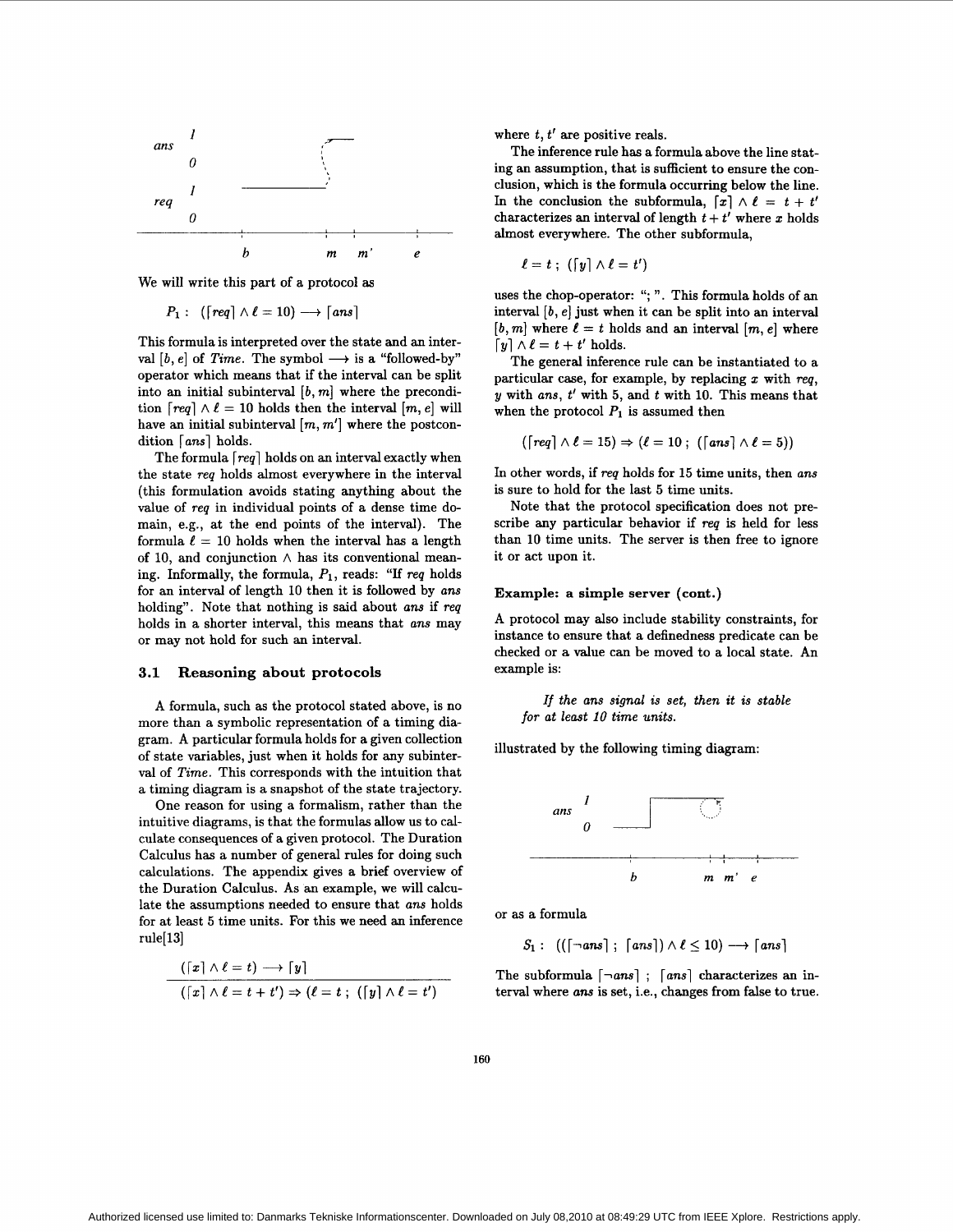The formula thus reads: "If *ans* is set within an interval of length less than **10** then it continues to be set".

Another example is that, the server for some reason stabilizes the period before an answer. This is expressed by a stability formula stating that *ans* is first set after 5 time units of *req* 

$$
S_2: ((\lceil \neg \textit{req} \rceil; \lceil \textit{req} \rceil) \land \ell \leq 5) \longrightarrow \lceil \neg \textit{ans} \rceil
$$

end **of** example

**A** protocol is in general specified by a conjunction of progress formulas like  $P_1$  and stability formulas like  $S_1$ and  $S_2$ . The protocol constrains the state trajectories of the system. **A** state trajectory that for any point of time satisfies the protocol, i.e., where the protocol formulas hold for any subinterval, is acceptable.

## **4 Composition and feasibility**

Specification of a protocol by conjoining formulas requires some care. The result should be *feasible,* that is, the combined protocol should have at least one trajectory which is consistent with all formulas. This is not always the case when protocols are pieced together. Infeasibility often occurs when one module with a feasible protocol is composed with another with a different feasible protocol. The result might very well be an infeasible protocol.

#### Example: composition with a server (cont.)

Consider the composition of the the server  $M_1$  with a client *M2.* 



Assume that the client for some reason insists on **re**leasing the answer after 2 time units.<br>  $P_2: \ \ ( \lceil \neg \textit{req} \rceil \land \ell = 2) \longrightarrow \lceil \neg \textit{ans} \rceil$ 

$$
P_2: \ \ (\lceil \neg reg \rceil \wedge \ell = 2) \longrightarrow \lceil \neg ans \rceil
$$

An initial state trajectory **for** the server could be characterized by ized by<br> $\lceil \lceil \lceil \lceil \log \rceil \rceil \setminus \ell = 10 \rbrace$  ;  $(\lceil \lceil \lceil \lceil \lceil \log \rceil \rceil \setminus \ell = 5)$ 

$$
\lceil \neg \textit{req} \rceil ; \ (\lceil \textit{req} \rceil \land \ell = 10) ; \ (\lceil \neg \textit{req} \rceil \land \ell = 5)
$$

We can then use the server request protocol  $P_1$  and its two stability protocols  $S_1$  and  $S_2$  to calculate that for this trajectory it is also the case that<br> $\ell > 10$ ;  $(\lceil \neg \text{req} \land \text{ans} \rceil \land \ell = 5)$ 

$$
\ell > 10
$$
; ([ $\neg reg \wedge ans$ ]  $\wedge \ell = 5$ )

The client release protocol *Pz* would allow us to calculate that for the same trajectory it is the case that

$$
\ell > 12
$$
;  $\left(\lceil -ans \rceil \wedge \ell = 3\right)$ 

The conjunction of the two formulas specify a trajectory with a final subinterval of length **3** where both ans and  $\neg$ ans holds. This is obviously impossible.

end **of** example

During the design and development of a modular system, the modules are considered separately and while developing a particular module, the designer formulates protocols characterizing the interface. Later, the separately developed modules are combined and at this point the consistency of the associated protocols must be ensured. Formally, this is done by checking the feasibility of composing the protocols.

# **4.1 Feasibility**

This section states general results on feasibility which can be used to check that the composition of protocols remain feasible.

Feasibility can be ensured by inspecting the initial and goal conditions of "followed-by" formulas that are conjoined. This gives rise to the following three sufficient conditions for feasibility. They are stated **as** theorems (the proofs are given in **[13]** but omitted here for brevity).

The first theorem ensures that mutually exclusive progress properties can be combined:

Theorem **1** *A conjunction* 

$$
{\textstyle \bigwedge_{i=0}^m (\lceil P_i \rceil \wedge \ell = t_i) \longrightarrow \lceil P_i' \rceil}
$$

*defines a feasible system when each goal Pi is pointwise satisfiable, and the collection of initial conditions*   $(P_i, i = 0, \ldots, m)$  are mutually disjoint.

The condition that the goal must be satisfiable is necessary to exclude strange protocols like

 $[req] \rightarrow [\neg{req} \land {req}]$ 

This theorem ensures that the composition **of** the release protocol  $P_2$  and the request protocol  $P_1$  is feasible, because the predicates *req* and *-req* are disjoint.

**161**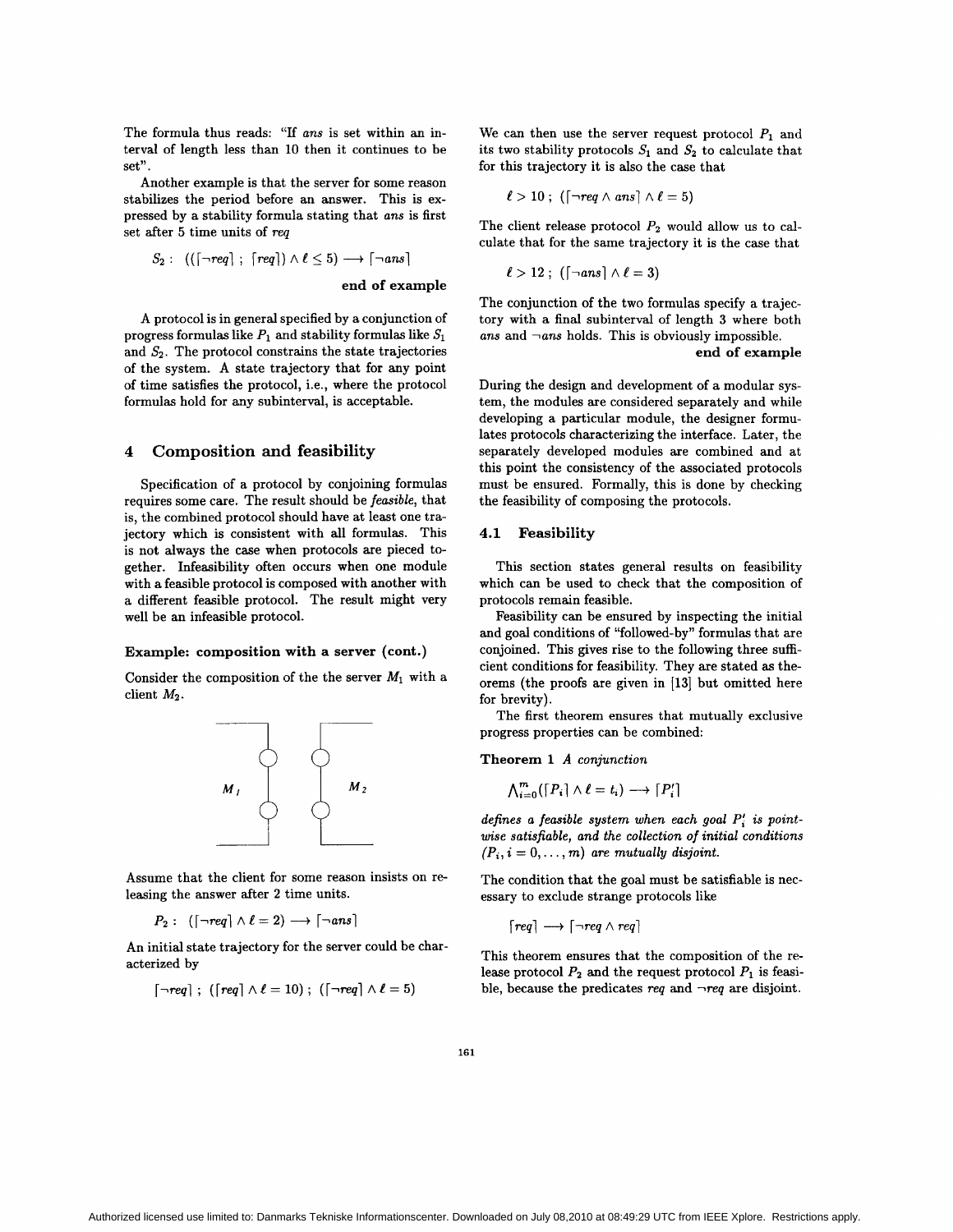If the initial conditions are non exclusive, feasible progress properties must either cooperate on the goals or there must be a winner in a race. This is expressed in the second theorem.

**Theorem 2** *A conjunction of progress commitments* 

$$
(((P_1) \land \ell = t_1) \rightarrow [P'_1]) \land (([P_2] \land \ell = t_2) \rightarrow [P'_2])
$$

with  $t_1 \leq t_2$ , defines a feasible system when each goal  $P'_i$  *is satisfiable and when either*  $P'_1 \wedge P'_2$  *is satisfiable or*  $P'_1 \Rightarrow \neg P_2$ .

The condition  $P'_1 \Rightarrow \neg P_2$  ensures that the  $P_1$  wins over *Pz* when they are simultaneously enabled.

The second theorem is important if *req* has a side effect on some new state variable, say

 $(\lceil \text{req} \rceil \land \ell = 4) \longrightarrow \lceil \text{busy} \rceil$ 

or if we go for automatic release after **5** time units

 $(\lceil \text{req} \land \text{ans} \rceil \land \ell = 5) \longrightarrow \lceil \text{neg} \rceil$ 

There is a similar result linking stability and progress formulas. Essentially, they agree (composing them is feasible) when either the initial conditions are exclusive, the goals cooperate, or the progress time is not smaller than the stability time.

These theorems are stated to sketch the possibilities offered by the Duration Calculus. There is work in progress on automating this calculus (at least with suitable assumptions about the time domain) and this will hopefully enable us to provide tools which can be used for checking the consistency of interfaces.

# *5* **Conclusion**

This paper discusses the importance of interface specifications which are rigorous but incomplete specifications of a module. Two important aspects of such interface specifications are protocols and definedness predicates. Furthermore, timing is an important part of an interface, and it has been shown how to formalize the well known timing diagrams and use this formalization for specifying an interface.

#### **Acknowledgment**

We would like to thank Jens Ulrik Skakkebæk, Zhiming Liu, and Michael R. Hansen for their comments to an earlier version of this paper.

This work is partially supported by the Commission of the European Communities (CEC) under the ESPRIT programme in the field of Basic Research Action proj. no. **7071:** "ProCoS 11", and by the Danish Technical Research Council under the "Codesign" programme.

## **References**

- **[l] E.** Brinksma. *On the Design of Extended LOTOS.*  Technical University Twente, Holland, **1988.** Dissertation.
- **[2] K.** Mani Chandy and Jajadev Misra. *Parallel Program Design: A Foundation.* Addison-Wesley, **1988.**
- **[3]** Zhou Chaochen, C. A. R. Hoare, and A. P. Ravn. A calculus of durations. *Information Proc. Letters,* **40(5),** December **1991.**
- **[4]** J. Dawes. *The VDM-SL reference guide.* Pitmann, **1991.**
- **[5]** J. W. de Bakker, C. Huizing, W.-P. de Roever, and G. Rozenberg, editors. *Real- Time: Theory in Practice, REX Workshop,* volume **600** of *LNCS.*  **1992.**
- [6] M.R. Hansen, Z. Chaochen, and J. Staunstrup. A real-time duration semantics for circuits. In *Proceedings TA* U *1992 ACM/SIG'DA Workshop on Timing Issues in Specification and Synthesis of Digital Systems,* **1992.** Princeton, NJ, March **18-20, 1992.**
- **[7]** C.A.R. Hoare. Communicating sequential **pro**cesses. *Communications* of *the ACM,* **21(8):666- 677,** August **1978.**
- **[8]** IEEE, New **York.** VHDL *Language Reference Manual,* std **1076-1987** edition, **1988.**
- **[9]** R. Inal. Modular specification of real-time systems. In *Pmc. 6th Euromicro Workshop on Real-Time Systems.* IEEE Computer Society Press, **1994.**
- **[lo]** L. Lamport. The temporal logic of actions. Technical report, Digital Systems Research Center, **130** Lytton Avenue, Palo Alto, California **94301,**  USA, **25** December **1991.**
- **[ll]** R. Milner. *Communication and Concurrency.* Series in Computing Science. Prentice-Hall, **1989.**

Authorized licensed use limited to: Danmarks Tekniske Informationscenter. Downloaded on July 08,2010 at 08:49:29 UTC from IEEE Xplore. Restrictions apply.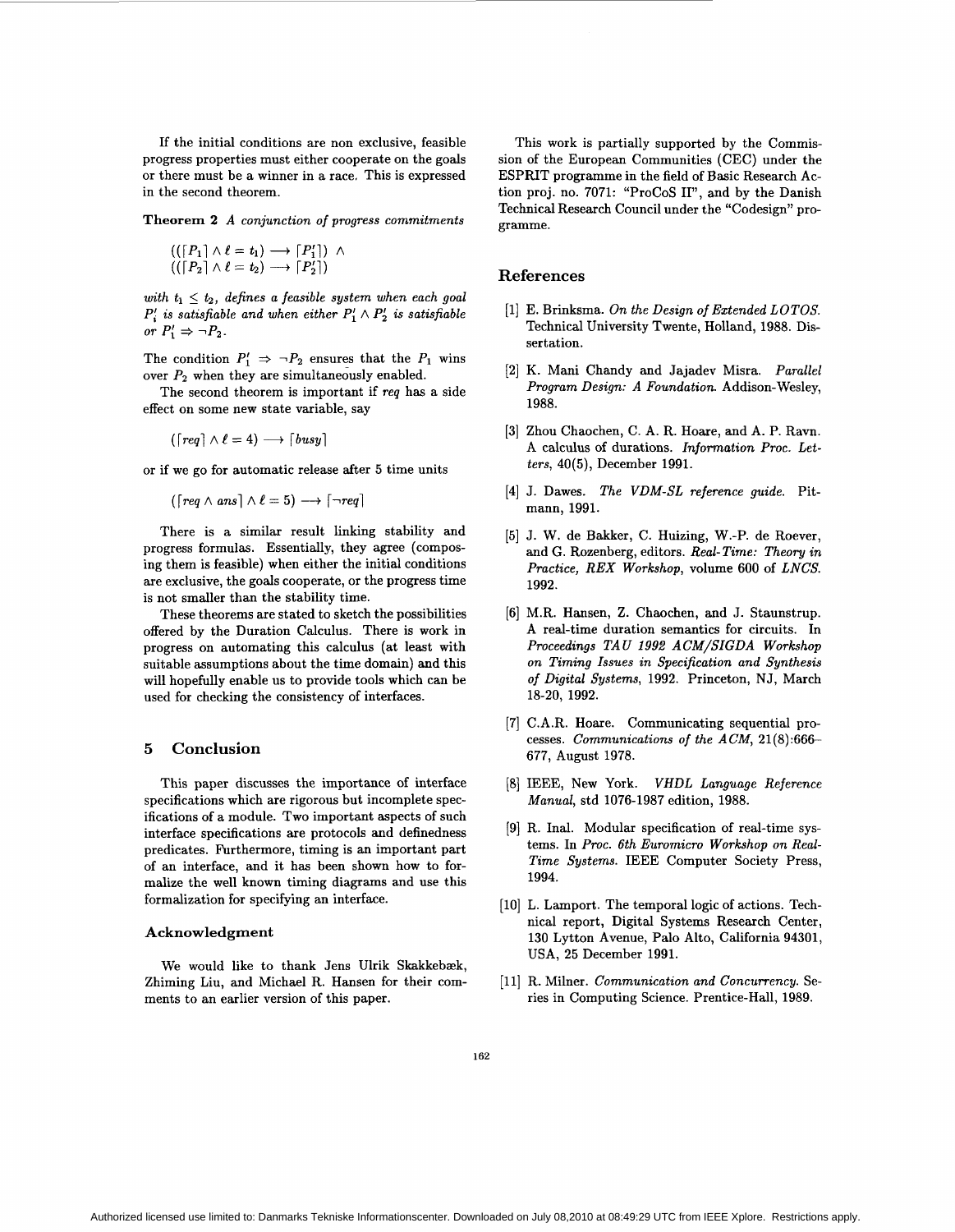- **[12]** B. Moszkowski. A temporal logic for multilevel reasoning about hardware. *IEEE Computer,*  **18(2):10-19, 1985.**
- [13] A. P. Ravn. Design of embedded real-time computing systems. Manuscript, May **1994.**
- [14] A.P. Ravn, H. Rischel, and K. M. Hansen. Specifying and verifying requirements of real-time systems. *IEEE* **Trans.** *Software Engineering,*  **19(1):41-55,** Jan. **1993.**
- **[15]** J. **M.** Spivey. *The* Z *Notation.* Prentice-Hall, **1989.**
- **[16]** Jorgen Staunstrup. A *Fomal Approach to Hardware Design.* Kluwer Academic Publishers, **1994.**
- [17] J. Vytopil, editor. *Proceedings Symp. on Formal Techniques in Real- Time and Fault- Tolerant Systems,* volume **571** of *L.NCS.* **1991.** Nijmegen **6-10**
- [18] Chaochen Zhou, A. P. Ravn, and M. R. Hansen. is a duration term. An extended duration calculus for hybrid realtime systems. In R. L. Grossman, **A.** Nerode, A. P. Ravn, and H. Rischel, editors, *Hybrid Systems,* volume **736** of *LNCS,* pages **36-59, 1993. Duration formulas**

# **Appendix: Overview of Duration Calculus**

**A** system is described by a collection of named *state variables* which are functions of *Time,* modeled by the real numbers. Properties of systems are expressed by constraining the state variables over time. We wish to express requirements and design without explicit mentioning of particular time instants, and introduce a notation which is a real-time, interval logic based on state durations.

# **Syntax**

We assume the names of state variables  $X$ ,  $\dots$  together with their *value domains Typex,* . . . given by declarations in a suitable specification language. The language should comprise names for constants and operators. The type **R** of real numbers should be available with the usual operators and so should the type **Bool** of boolean values with the usual propositional operators. We use lower case names *a, b, x,* . . .to denote *rigid variables* of any type in the language. Rigid variables denote time-independent entities.

#### **State expressions and state assertions**

The set of *state expressions* is generated by

- **1.** every constant, rigid variable, or state variable is a state expression,
- 2. any type of correct expression  $op(S_1, \ldots, S_n)$ formed from an operator symbol *op* and state expressions  $S_1, \ldots, S_n$  is a state expression.

A *state assertion* is a state expression with type **Bool.** 

#### **Durations and duration terms**

For any state assertion *P*,  $\int P$  is a *duration*. A *duration term* is of type  **and is generated by** 

- **1.** durations, real constants and rigid variables are duration terms,
- $\frac{1}{2}$ . **1992. 1992. 2. if** *op* **is an** *n***-ary operator symbol over <b>R** and **Jan.** 1992.  $r_1, \ldots, r_n$  are duration terms, then  $op(r_1, \ldots, r_n)$

The symbol  $\ell$  is used as an abbreviation for the duration term *f* true.

If *A* is any *n*-ary predicate symbol on **R** and  $r_1, \ldots, r_n$ are duration terms, then  $A(r_1, \ldots, r_n)$  is an *atomic duration formula.* **A** *duration formula* is of type **Bool**  and generated by

- 1. atomic duration formulas and the symbols *true*  and *fake* are duration formulas,
- 2. if  $\mathcal{D}_1$  and  $\mathcal{D}_2$  are duration formulas, so are  $(\neg \mathcal{D}_1)$ ,  $(\mathcal{D}_1 \vee \mathcal{D}_2)$ ,  $(\mathcal{D}_1 ; \mathcal{D}_2)$ , and  $(\forall x) \mathcal{D}_1$  where *x* is a rigid variable.<sup>1</sup>

We use standard abbreviation  $\wedge$ ,  $\Rightarrow$ ,  $\Leftrightarrow$  for both state assertions and duration formulas, and we introduce abbreviations for commonly used duration formulas

| Abbrev. | Formula                                             | Legend               |
|---------|-----------------------------------------------------|----------------------|
|         | $\ell=0$                                            | point                |
| [P]     | $\int P = \ell \wedge \ell > 0$                     | $\mathbf{almost}$    |
|         |                                                     | everywhere $P$       |
| ◇ D     | true : D : true                                     | somewhere $D$        |
| $\Box$  | $\neg(\Diamond \neg \mathcal{D})$                   | always $\mathcal{D}$ |
|         | $\neg \Diamond (\mathcal{D}; [\neg P])$ P follows D |                      |

for state assertion  $P$  and duration formula  $D$ .

<sup>1</sup>In [3] the "chop"-operator "; " [12] is denoted by " $\sim$ ".1